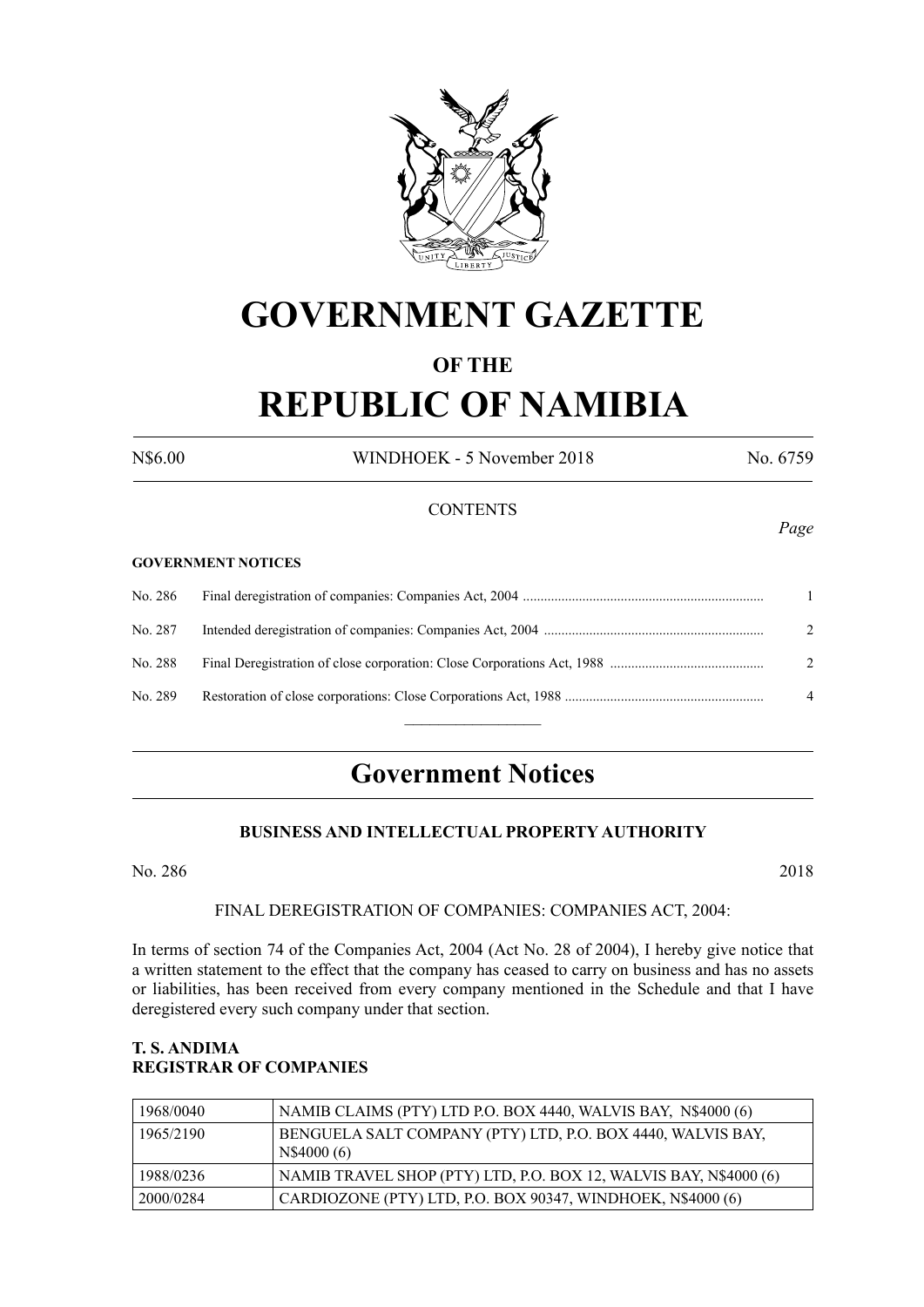| 2006/0607   | JOE'S BEERHOUSE HOLDINGS (PTY) LTD, P.O. BOX 12 WALVIS BAY, N\$<br>4000(6)                         |
|-------------|----------------------------------------------------------------------------------------------------|
| 2007/0665   | LA PLATA MINING (PTY) LTD, P.O. BOX 2558, WINDHOEK, N\$4000 (2)                                    |
| 2009/0163   | OMITIOMIRE MINING COMPANY (PTY) LTD, P.O. BOX 2184, WINDHOEK,<br>N\$4000 (2)                       |
| 2012/1124   | TLP INVESTMENTS ONE FOUR EIGHT (PTY) LTD, P.O. BOX 90001, KLEIN<br>WINDHOEK, WINDHOEK, N\$4000 (6) |
| 2013/0024   | NAMA SOLAR POWER (PTY) LTD, P.O. BOX 90001, KLEIN WINDHOEK,<br>WINDHOEK, N\$4000 (4)               |
| 2013/0005   | TLP INVESTMENTS ONE FOUR NINE (PTY) LTD, P.O. BOX 90001, KLEIN<br>WINDHOEK, WINDHOEK, N\$4000 (6)  |
| F/504705610 | ALTICE LABS S.A. (PTY) LTD, P.O. BOX 1857, WINDHOEK, N\$4000 (9)                                   |

## **BUSINESS AND INTELLECTUAL PROPERTY AUTHORITY**

 $\overline{\phantom{a}}$  , where  $\overline{\phantom{a}}$ 

No. 287 2018

INTENDED DEREGISTRATION OF COMPANIES: COMPANIES ACT, 2004

In terms of Section 74(3) of the Companies Act, 2004 (Act No. 28 of 2004), I hereby give notice that I have, at the expiration of two months, from the date of publication of this notice, the companies mentioned in the Schedule will, unless good cause is shown to the contrary, be deregistered.

## **T. S. ANDIMA REGISTRAR OF COMPANIES**

**NOTE:** No guarantee is given in respect of the particulars furnished and no responsibility is accepted for errors or omissions or the consequences thereof.

| 1998/0478 | COMPUTECH NAMIBIA (PTY) LTD, P.O. BOX 21683, WINDHOEK, N\$4000 (6)                                 |
|-----------|----------------------------------------------------------------------------------------------------|
| 1999/0348 | MEOB BAYU (PTY) LTD, P.O. BOX 30, WINDHOEK, N\$4000 (6)                                            |
| 2005/0295 | DOUBLE -D MEIDA DESIGNERS AND EVENTS ORGANISERS (PTY) LTD,<br>P.O. BOX 157,1 WINDHOEK, N\$4000 (6) |
| 2007/0653 | PHARMA-MED (PTY) LTD, P.O.BOX 24305, WINDHOEK, N\$4000 (6)                                         |
| 2013/0064 | ZHENGYUAN MINING NAMIBIA (PTY) LTD, P.O. BOX 24305, WINDHOEK,<br>N\$4000 (2)                       |
| 2015/0057 | SALUS TRAINING ACADEMY (PTY) LTD, P.O. BOX 20024, WINDHOEK,<br>N\$4000 (9)                         |
|           |                                                                                                    |

#### **BUSINESS AND INTELLECTUAL PROPERTY AUTHORITY**

No. 288 2018

## FINAL DEREGISTRATION OF CLOSE CORPORATIONS: CLOSE CORPORATIONS ACT, 1988

It is hereby made known in terms of subsection (3) of section 26 of the Close Corporations Act, 1988 (Act No. 26 of 1988) that the close corporations mentioned in the Schedule shall as from the date of publication of this notice be deregistered under subsection (2) of that section for the reason that the close corporations have submitted written statements in terms of that subsection to the effect that such close corporations have ceased to carry on business and have no assets or liabilities, and that no good cause to the contrary has been shown.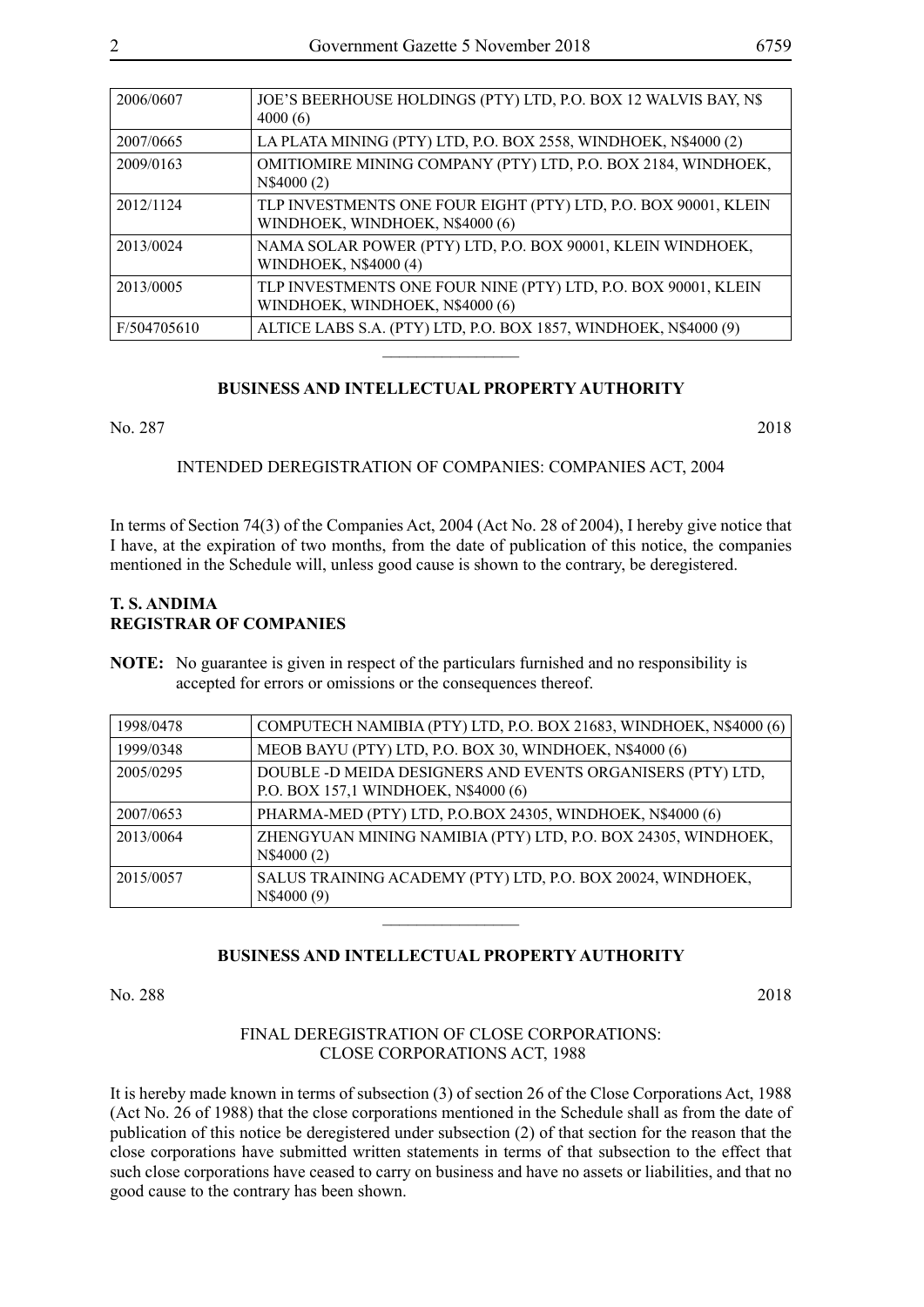# **T. S. ANDIMA REGISTRAR OF COMPANIES**

**NOTE:** No guarantee is given in respect of the accuracy of the particulars furnished and no responsibility is accepted for errors or omissions or the consequences thereof.

| CC/1997/1043  | CAPITAL EMPLOYEE BENEFITS CC, P.O. BOX 97401, MAERUA MALL,<br><b>WINDHOEK, N\$100 (8)</b>                            |
|---------------|----------------------------------------------------------------------------------------------------------------------|
| CC/1998/1431  | BETSBURG PROPERTIES CC, P.O. BOX 31356, WINDHOEK, N\$100 (8)                                                         |
| CC/2000/1609  | SOLI-DEO MINI MARKET CC, P.O. BOX 9974, WINDHOEK, N\$100 (6)                                                         |
| CC/2002/0883  | NAMIBIA SPORT MAGAZINE CC, P.O. BOX 81905, OLYMPIA, WINDHOEK,<br>N\$100 (6)                                          |
| CC/2004/1721  | INJECTORMAN CC, P.O. BOX 9341, EROS, WINDHOEK, N\$ 100 (6)                                                           |
| CC/2007/2735  | KALLIE RENOVATIONS AND CONSULTING SERVICES CC, P.O. BOX 23676,<br><b>WINDHOEK, N\$100 (5)</b>                        |
| CC/2008/0746  | BV INVESTMENTS SIX HUNDRED AND FORTY-NINE CC, P.O. BOX 81905,<br>OLYMPIA, WINDHOEK, N\$100 (6), WINDHOEK, N\$100 (9) |
| CC/2008/0088  | DRIFTER IMPORTS CC, P.O. BOX 81905, OLYMPIA, WINDHOEK, N\$100 (6)                                                    |
| CC/2009/2467  | YETU FISH CC, P.O. BOX 1231, WALVIS BAY, N\$100 (6)                                                                  |
| CC/2009/3192  | GRAHAM TOWN EIGHTY NINE CC, P.O. BOX 90527, WINDHOEK, N\$100 (8)                                                     |
| CC/2009/4736  | ACME CONSTRUCTION CC, P.O. BOX 25684, WINDHOEK, N\$100 (5)                                                           |
| CC/2010/5248  | IBBEZA CONSTRUCTION CC, P.O. BOX 319, KATIMA MULILO, N\$100 (5)                                                      |
| CC/2010/1395  | BV INVESTMENTS SEVEN HUNDRED AND EIGHTY FOUR CC, P.O. BOX<br>1107, WINDHOEK, N\$ 100 (6)                             |
| CC/2011/4043  | PKF FINANCIAL SERVICES CC, P.O. BOX 9779, WINDHOEK, N\$100 (8)                                                       |
| CC/2011/4040  | POMBILI PROPERTY INVESTMENT TWENTY ONE CC, P.O. BOX 81905,<br>WINDHOEK, N\$100 (6)                                   |
| CC/2011/7275  | JJL INVESTMENTS CC, P.O. BOX 130, SWAKOPMUND, N\$100 (6)                                                             |
| CC/2011/3990  | POMBILI PROPERTY INVESTMENT TWENTY FIVE CC, P.O. BOX 91905,<br>OLYMPIA, WINDHOEK, N\$100 (8)                         |
| CC/2011/4171  | JAMA INVESTMENTS CC, P.O. BOX 1413, GOBABIS, N\$100 (6)                                                              |
| CC/2011/5589  | TULI PEHAFO SHEBEEN AND TAILORING CC, P.O. BOX 2422, OSHAKATI,<br>N\$100(6)                                          |
| CC/2012/3935  | TRADEWAYS CARGO SERVICES CC, P.O. BOX 130, SWAKOPMUND, N\$100 (7)                                                    |
| CC/2012/6565  | UUHOLO TRADING CC, P.O. BOX 1264, ONDANGWA, N\$100 (6)                                                               |
| CC/2013/09814 | COETZEE CASH LOAN CC, P.O. BOX 1209, SWAKOPMUND, N\$25 000 (8)                                                       |
| CC/2013/05852 | NAANGONWA TRADING ENTERPRISES CC, P.O. BOX 15363, OLUNO,<br>ONDAGWA, N\$2 000 (6)                                    |
| CC/2014/10958 | LABI BUILDING CONSTRUCTION CC, P.O. BOX 121, SWAKOPMUND, N\$100(5)                                                   |
| CC/2014/10389 | MULYNS INVESTMENTS FORTY-THREE CC, P. O. BOX 4440, WALVIS BAY,<br>N\$ 100 (6)                                        |
| CC/2014/00445 | LIZZIT CONSULTING CC, P.O. BOX 257, RUNDU, N\$100 (10)                                                               |
| CC/2014/08251 | E-WORLD TECHNOLOGIES CC, P.O. BOX 22786, WINDHOEK, N\$100 (9)                                                        |
| CC/2014/08760 | NAMAQUA GRAPE FARMERS CC, P.O. BOX 483, KEETMANSHOOP, N\$1000 (1)                                                    |
| CC/2014/05053 | TOLITOKINI TRADING ENTERPRISES CC, P.O. BOX 2486, OSHAKATI, N\$100 (6)                                               |
| CC/2015/06090 | KAIZEN GLASS CC, P.O. BOX 31356, WINDHOEK, N\$ 100 (6)                                                               |
| CC/2016/12734 | DOTNIK MEDICALS CC, PO BOX 888, OHANGWENA, N\$ 100 (6)                                                               |
| CC/2016/04555 | WANASHIWAYA INVESTMENT CC, P.O. BOX 1910, WALVIS BAY, N\$100 (6)                                                     |
| CC/2016/01004 | REPUTE ENVIRONMENTAL CONSULTING PROPERTY DEVELOPMENT CC,<br>P.O. BOX 4729, VINETA SWAKOPMUND, N\$100 (8)             |
| CC/2016/02183 | NAMA AND NSUNDA INVESTMENTS CC, PO BOX 1291, NGWEZE KATIMA<br><b>MULILO, N\$ 100 (6)</b>                             |